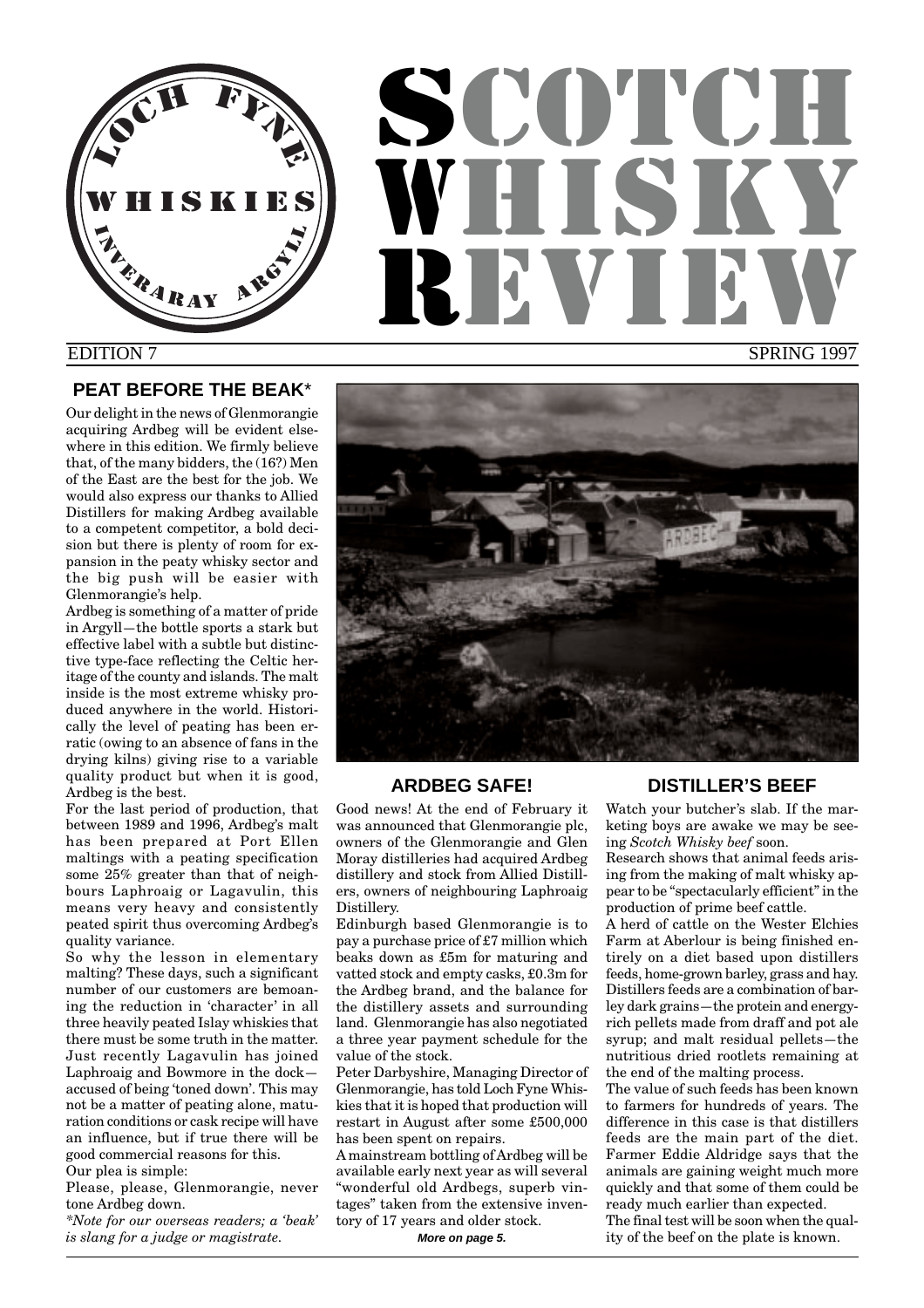



**John Grant is the head J & G Grant, one of very few remaining family run whisky companies.**

# **LFW: What's your job?**

I've never had to write a job description but the title on my business card is Managing Director which is pretty accurate. It's only when you start travelling and meeting people that you need a description, not for the people here. Thankfully we're still of a size where everybody knows everybody.

#### **LFW: You're a direct descendant of the founder?**

Yes. We bought the farm of Rechlerich in 1865. The family had been farming in Blairfindy behind Glenlivet since the 1600's and this was bought as a place to rest stock and fatten them before going onto market. Rechlerich had a distillery in the corner of a field and for five years the founder of Glenfarclas put his son here to farm. The distillery was a sideline and subcontracted to John Smith who in 1870 went onto build Cragganmore.

There was a fairly nomadic population from the factories of the industrial revolution, who came to work on the land from sowing time to harvest and then return south. After the harvest, if you had a wee distillery in the corner of a field, which is what this was, you could keep one or two good people on full time. It was a hobby until 1896 when the whole place was rebuilt. After that we were more interested in distilling than farming.

Even now there's no great spread of relatives involved in the company. In the old days of death duties and inheritance tax it was better to be more devolved but now there is only a handful, my two sisters, two cousins and my son who is 20 years old. That's it. There are only three Directors, myself, Father who is Chairman and an accountant friend in Glasgow, so board meetings are less formal. I have been accused of running a dictatorship, up to a point true, but it means we can be flexible with instant decisions!

I started here before I left school; I spent the summertime taking people round or painting or whatever. After school I spent three years with the Bank of Scotland and three with Wm. Teacher & Sons, who were a family business in those days. I came back here in 1974 and shortly after Father went onto a threeday week! **THE ALL-ROUNDER**  $\begin{bmatrix} I & \text{started here before I left school; I spent} \\ \text{the current method to be given by the sum of an interval.} \end{bmatrix}$ 

> I spent the first eight months just looking at what we did. I thought there's no point in upsetting the Distillery Manager as he was doing a good job doubling the capacity of the distillery without losing a day's production. I suggested to father that I should travel around the world for three months and meet all these people that were selling Glenfarclas for us. I couldn't find any records of the last visits and was informed that usually they came to us! During my travels everyone was amazed that someone had come out to see them! We took the decision that our future lay in bottled sales, particularly with the excess capacity we'd just built in.

> Until the early 1970s, the distillery ran flat out producing 'fillings' for blenders to mature. In those days we didn't have all this haggling over pennies—the price was set after the 'pot still meeting'—all the maltsters would turn up and prices were agreed so you had a price list for the following season. You then had this wonderful job of allocating production instead of having to go out and sell it.

#### **LFW: Does a reduced number of whisky companies mean a reduced demand for your fillings?**

Fewer customers—bigger orders! I think not being part of a big group is an advantage; we're not directly competing with our customers. Agreed we sell a few bottles of malt but that's not upsetting them—it's a niche market. Luckily what we make is the best and the blenders like to have it in their blend and long may it continue.

We've bottled Glenfarclas since the 1870s but then only as a hobby, most important was producing fillings.

Now bottle sales are very significant to us and the percentage that we keep for ourselves has increased but the day we keep all of our production for ourselves won't happen in my lifetime.

# **LFW: How often do you get your overalls on?**

I used to pride myself that I could do every job here, but with new technology taking over I couldn't do a shift in the mash or still house. I know what has to be done but not how, which buttons to push, valves to open. That annoys me but at the end of the day you can't do everything. Now I'm spending a lot of time away from home, I'm the last to get a call out when something goes wrong; although we do live on site.

#### **LFW: How much time is spent travelling overseas?**

Too much. For me that was more than

ing in over 30 countries. We have a sales and marketing manager, but there are certain markets where I have to go, I've got into a rut. I love it but I hate the travelling and loathe aeroplanes. The world is far too small, too convenient. I'd like to turn the clock back 50 years and go by rail and boat—it would be wonderful!

We try to get to see all our importers/ distributors at least once a year. We produce the product and marketing backup. We call on them to discuss things and give them suggestions, ways of selling Glenfarclas. It's a two way thing.

# **LFW: How's Biz?**

I'm not complaining, 1996 was all right. If it rains or snows production will be satisfactory. It's been a very dry winter and we need snow to fill our springs at the top of Benrinnes or come the summer we may dry up.

As regards bottled sales, (that is Glenfarclas single malt rather than filling casks for others), I'm optimistic. Europe and Asia will be difficult because of the pound's exchange rate. The election here is causing uncertainty also.

Long term also I'm optimistic, not full of doom and gloom as I was ten years ago when distilleries were being closed. Now I think some will close and some will reopen. The news about Ardbeg is great. I'm very happy that it has gone to a safe pair of hands. It's good news for the people of Islay.

# **LFW: What do you think makes Glenfarclas different?**

We use the same malted barley as others, I do not agree that the malt affects the quality of the spirit. If it is properly peated and I can't tell the difference when I nose the spirit I'm happy. That and the yield, 420 litres per tonne or 380—that's the difference between good and bad malt. Unlike our friends on the other side of the river, we don't specify a particular strain. With the variety of woods we're going to change it over the next twelve years maturation anyway.

We do have a different water source so there will be differing trace elements which may have some influence. All distilleries are using similar yeast and so it is safe to say that the wash being produced by each distillery is pretty much the same. It is what you do after that that matters. We have very big stills with a boiling pot—the bulge at the bottom of the neck—which I believe is a great quality control aspect and we are still direct fired. That makes a huge difference, I don't know why but you do get different flavours.

We once put steam coils in a still and ran it for a week. One week, that was enough. The fuel saving was great, but we found that we took the body and guts out and it just wasn't Glenfarclas.

You can fingerprint a malt whisky with a gas chromatograph and by compari-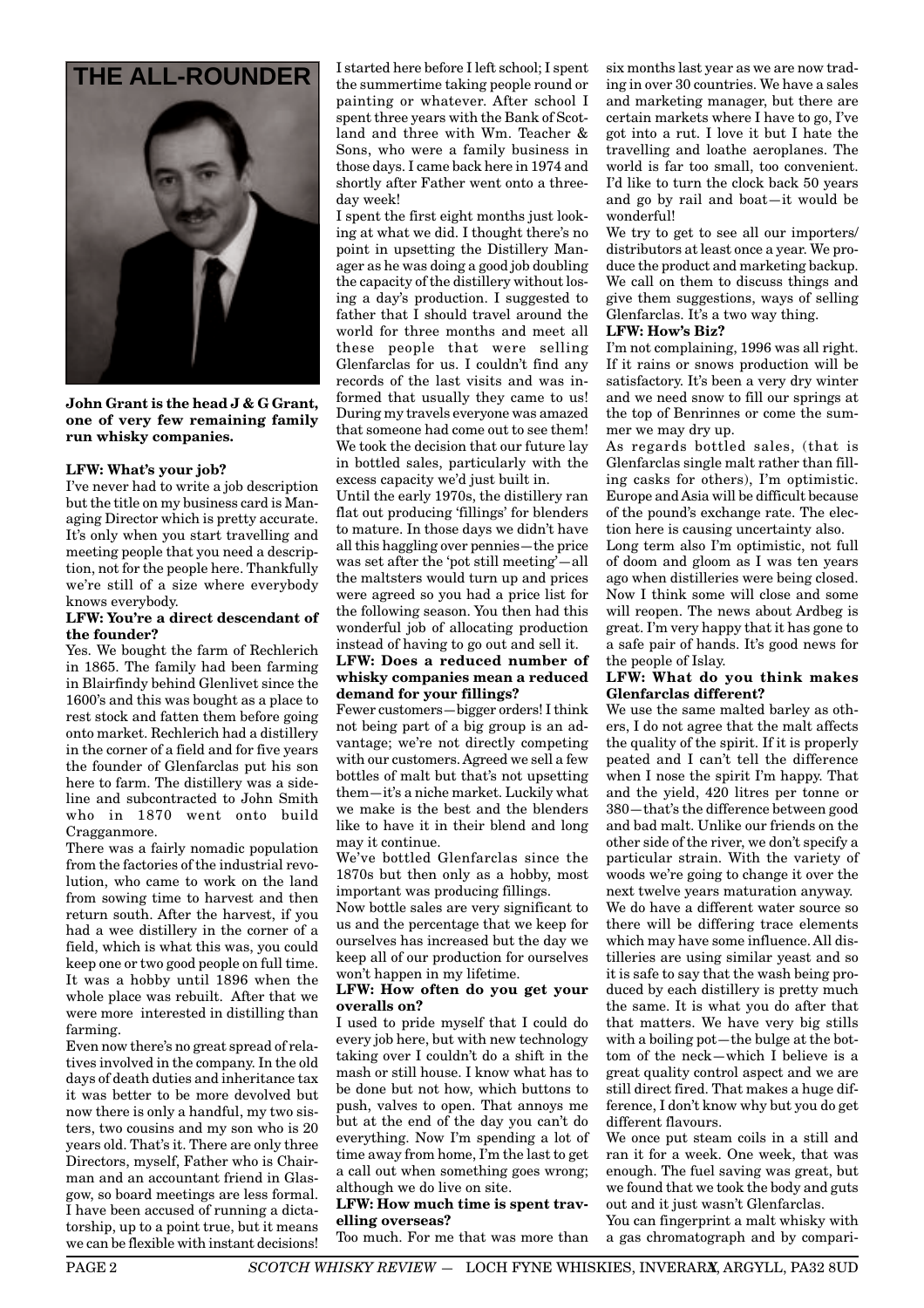son you can tell which distillery it comes from. We sent samples away and they came back suggesting that it was similar to that of another Speyside distillery! We were not flattered at all!

This was during the 1970s when we had to investigate fuel efficiency because of rocketing oil prices. The theory was good; reduce fuel by 40% by using the heat from the wash still to drive the spirit still, but as nobody was going to buy it we took the steam out and went back to direct firing with real flames.

There are other distilleries which have adopted internal heating. It's more efficient but I think it gives a more bland spirit—you lose a lot of the character; that's what happened here anyway.

The still house is a pendulum; every time you swing to quality you have to sacrifice quantity, and vice versa. Half the fun of this industry is that everybody has different ideas and parameters and thankfully we all produce different spirits. Life would be awfully boring if we all made the same thing. Then it would come down to that terrible four letter word—cost.

#### **LFW: How relevant is still size to the product?**

If you compare us with Macallan who produce a similar quality product, we have great big stills and they very small. Our raw spirit has a more distinctive and sweeter nose than theirs.

What we should do is tanker a load of our wash across the river and vice versa and see what we would make. That would be fun! Then to take the experiment to its conclusion we should take a tanker to Islay!

#### **LFW: Which of your range are you happiest with?**

The 15 year old is my favourite. It's the only one we bottle at 46%. We played around with the strength and everybody preferred it. It's not a commercial strength—it should be at 40 or 43 like everything else—but we like it and it sells very well. Our 30 year old is very good value for money. We're lucky, after 30 years whisky can become too woody. **LFW: You were the very first to pro-**

# **duce a cask strength bottling.**

That was in 1968. We thought it would be something different for Christmas presents to bottle one cask at strength and see what reaction there would be. So we selected a sherry hoggie and bottled it, using its actual strength, 105° proof; the standard Glenfarclas was 70°. We got 27 cases out of it and I don't know how much we gave away that Christmas but by January we started getting calls asking where it could be bought. That was the birth of '105'.

We never spent anything advertising or marketing it and it was unique. I'm very proud of it.

What really put the fly in the ointment was when we went metric! Dear 105° had to go and it became 60% volume.

Sales plummeted so we decided to give it its own identity as we were up to a few thousand cases, so we registered the brand name Glenfarclas '105'.

I see a blender has brought out a 105 blend for the duty free market but it is 105° American proof which is 52.5% vol. That's annoying, imitation is a form of flattery, but if you're putting out a 105, why American proof? We've never used the American system in this country. It's not doing me any good either.

# *We own Glenfarclas, we bottle it, leave it to us!*

#### **LFW: You object to others bottling Glenfarclas.**

Indeed, we have court actions going on. With a few exceptions these are one or two man operations cashing in for a quick buck and they can do an awful lot of harm by bottling things which are not good. For example, one company has bought a cask of Glenfarclas from a broker—firstly I'm annoyed that they've put our name on the bottle but more importantly it's the quality of what's inside that concerns me. It's from a cask that in my opinion is not good—it is a fact of life that you do get bad casks and bad whisky. We reject about a dozen or so every year that we would never use for a Glenfarclas bottling simply because the quality is not there, perhaps the wood may have been a little sour. We nose every cask before we fill them but there are some things that you can't pick up. To put this out as a single cask is beyond belief! The danger is that someone thinks, "That's Glenfarclas?—That's horrible!"

These bottlers who buy a cask and take a chance that they won't get prosecuted, ought to respect the proprietor's trade mark and the fact that they are building their brands. The concept of offering a choice of bottlings is great but they should pick the lesser known distilleries where the proprietor is not offering the product in bottle.

If the bottler has bought a cask and it's bad, he's not going to reject it, he's got to bottle it. If nobody knows where it came from I don't get excited about it provided our name isn't on the bottle. Our terms of sale state that you cannot bottle the single malt without our permission—a condition that is not a restraint of trade but merely there to protect our trade mark.

I know of 17 different 'independent bottlers' doing this now. It's got out of hand. These people are not spending a penny supporting these products, there is no marketing back-up.

I support wholeheartedly anybody who is promoting and selling Scotch Whisky. What I do find objectionable is that we spend a lot of time and money building the brand and ensuring the quality so that when someone buys a bottle of Glenfarclas they are entitled to expect a certain quality. As the owners of the distillery and the trade mark we are responsible for the brand—what we put in bottle has our name on it and if there is anything wrong, the buck stops right here.

#### I feel very strongly about this. We own Glenfarclas, we bottle it, leave it to us! **LFW: Yet you were instrumental in helping the Scotch Malt Whisky Society get started.**

We will take a hogshead and rack it into octaves (ten gallon casks) and then sell them to people round about, bankers, farmers, policemen—people who enjoy their whisky. It's a wee bit of fun and many have always bought their octave here, cash up front, into the back of the Land Rover and off they go. They then have a party in the kitchen decanting it into old milk bottles and such, it's great fun! It's never sold on the open market but used as presents or offered as a dram, it's a talking point. I have no qualms because we've checked the quality first.

Pip Hills had never tasted anything like this and started buying octaves with his friends in Edinburgh. They then thought up the idea of the Society and I said I would supply one cask at a time for members provided that they did not state it was Glenfarclas and there was no reference to the distillery. I'd give them a cask of my choosing which I thought was a good example of what we make so if it were recognised as Glenfarclas there's no harm and I'm not going to be upset. That's why all of their bottlings are numbered only. It was a gentleman's agreement with Pip.

But now they've bought casks from brokers that we've had no control of, and they've released a list identifying which distillery the numbers are which I think is wrong. That is against the spirit of the thing; the deal was there were no names, bottles with a number or code only. The concept is excellent but let's not upset the producers.

#### **LFW: Your desert island dram?**

I'm biassed. I don't drink much whisky at home, I drink enough malt overseas while on my travels. I'm a wine or beer man, but I do enjoy a dram of our 15 year old and from a good old fashioned tumbler too.

If I picked another product it would be Macallan, or Longmorn. One of the nicest whiskies made in this part of the world is by our closest neighbours at Cragganmore and I like Aultmore too. **LFW: Thank you.**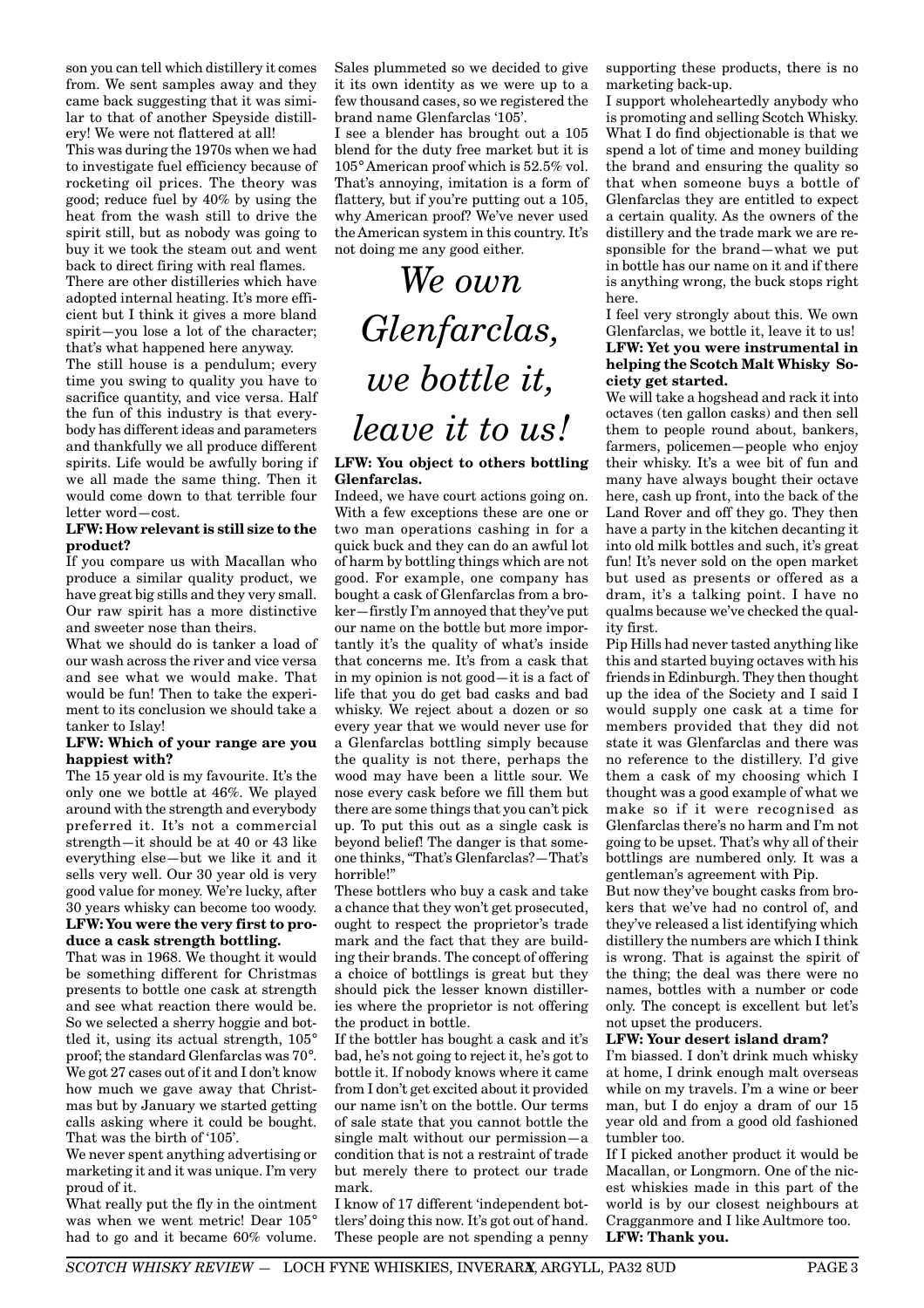# **WORDS OF WOOD**

#### **Gavin Smith**

We live in times when science has eliminated so many of the mysteries of life that it is a pleasure to be able to report that the production of malt whisky continues to defy totally sober analysis. The men in white lab coats may be able to analyse and isolate most of the variables that go to make a great malt, but the cloning of distillery products to create a range of identical *McDolly* malts remains a happily remote prospect. It is universally accepted that one of the most significant variables which shapes the ultimate whisky we drink is maturation, and in particular the type of wood in which the spirit is stored. The makers of the Glenmorangie reckon that 70% of the characteristics of whisky derive from the wood. Clearly, the cask is a great deal more than a container. What happens during maturation is chemically very complex, but essentially the spirit draws flavour and colour from the wood of the cask, and higher alcohols are tranformed into esters and other

compounds with subtle aromas. The rate at which maturation takes place varies from whisky to whisky. Generally, the more fully flavoured the whisky—say an Islay or a Speyside—the longer it takes to reach optimum maturity. Fifteen years may produce the best Islays, while a Lowland may not improve much beyond the age of eight.

The environment in which maturation occurs is significant, with a damp warehouse causing spirit to lose strength but maintain bulk, and this is generally considered better for maturation than a dry location where strength is less affected but bulk falls. The amount of bulk lost during maturation is known as the 'angels' share', and the excise authorities allow for a loss of up to 2% per year. More than that and they start looking for a secret bung hole and a long straw.

The 'breathing' of the casks—slight contraction in winter and expansion in summer—can also cause quite distinct changes to the character of the finished whisky in respect of local atmosphere. For example, whiskies matured on the Campbeltown peninsula tend to develop a salty aroma and palate.

The size and type of cask used, as well as the locality in which spirit is stored, are further variable factors in maturation. Generally, the smaller the cask the greater the loss through absorption, transfusion, exposure to heat, damp or cold, and therefore whisky matures more quickly than it would in a larger cask. In a 55 gallon *hogshead* some 60 sq. ins of wood is in contact with each gallon of whisky, while in a 110 gallon *butt* that figure falls to around 48 ins.

'Cask' is a generic term, like 'barrel', and there are a number of different sizes of cask in use in the whisky industry, of which the *butt* and *hogshead,* or 'hoggie', are the most popular. Casks are usually known in the trade as 'wood', and oak is the optimum timber, as it is hard, yet sufficiently porous for the spirit to 'breathe' during maturation. American white oak and Spanish oak are generally considered to be the best varieties for whisky casks, as other types tend to be too porous.

As long ago as the early eighteenth century it was accepted that the use of sherry casks improved maturing whisky, and ex-sherry wood became a staple of the Scotch industry. One advantage of using former sherry casks is that their initial contents removes a considerable amount of tannin from the wood, leading to a smoother whisky flavour.



Today the only malt to be matured exclusively in former sherry casks is Macallan, which uses those formerly filled with oloroso. This specification of sherry type is important, for there is a very discernible difference in character between two samples of the same whisky which have been matured in, for example, ex-fino and ex-amontillado casks.

Sherry casks tend to be ideal for robust Speyside whiskies such as Macallan and Singleton, but they are not suitable for all malts. That most characterful of whiskies, Laphroaig, is only matured in former Bourbon casks as sherry is considered inappropriate to its finished flavour. Several members of the panel taking part in a tasting session for *Decanter* magazine in 1993 expressed concern at what they considered the over-sherrying of a number of malts, feeling that the sherry was smothering other valuable characteristics.

American oak produces a lighter-coloured and less sweet spirit.

The best selling Glenmorangie single malt is matured in American oak, ex-Bourbon casks, and more specifically ex-Bourbon casks made from oak which originates in the Ozark Mountains of Missourri. Ex-Bourbon casks have been regarded favourably by the whisky industry because of their availability as well as their suitability. Until recently, Bourbon and rye whiskeys had, by law, to be matured in charred oak casks which could not be re-used, so there was a plentiful supply for the Scotch whisky industry to acquire.

The American oak used by Glenmorangie preserves the inherent delicacy of the whisky, but Glenmorangie has been at the forefront of recent experiments with different woods, and is

now promoting a range of whiskies which have spent the first twelve years of their lives in American oak before being transferred to former port *pipes,* sherry *butts* and Madeira *drums* for a final period of maturation. The result is whiskies of increased complexity, which certainly merit tasting.

The practice of transferring whisky between casks during maturation is known as 'finishing' or 'double-wooding', and the Speyside distillery Balvenie also produces a whisky which has been sherryfinished. The Balvenie Double Wood spends twelve years in 'first-fill' and 'second-fill' Bourbon casks before being transferred to sweet oloroso casks for a turther six to twelve months. Not surprisingly, the colour of the finished whisky is notably more amber than the standard spirit, matured exclusively in American oak, and has a rich body and a long finish. It has been suggested that it borders on the liqueur.

A 'first-fill' cask is new to whisky, while a 'second-fill' cask is one which has already been used once for whisky maturation, and when being filled for a second time the distiller must take into account the type of whisky which it formerly held. Obviously, a first filling of an Islay malt would influence the finished flavour of a delicate Lowland just as much as different types of sherry. Casks may be re-used for whisky several times, although the maturing effect of the cask diminishes with each filling. A new cask which has not previously been used or treated is known as 'plain'. Gordon & MacPhail have experimented with whiskies matured entirely in port and brandy casks, and Springbank of Campbeltown released a quantity of whisky in 1991 which had been matured in ex-rum casks. Although 'doublewooding' experiments have taken place in the trade for years, until recently the practice had never been tried on a commercial scale, but a tendency towards increasingly sophisticated consumer tastes in malts, and a gratifying level of growth in that sector of the whisky industry, has prompted the Balvenie and Glenmorangie ventures.

The process of maturation is an expensive one for the distiller, whose product frequently sits in a warehouse earning nothing for up to two decades and declining in bulk and strength along the way, so there has been considerable pressure from the men in grey suits on the men in white coats to develop a way of artificially speeding up this process. Despite their best efforts, however, the optimum method of producing a wellmatured whisky remains to fill good casks with good spirit and sit back and allow the slow magic to work.

# **A-Z of Whisky by Gavin Smith is published in May by NWP, price £7.99**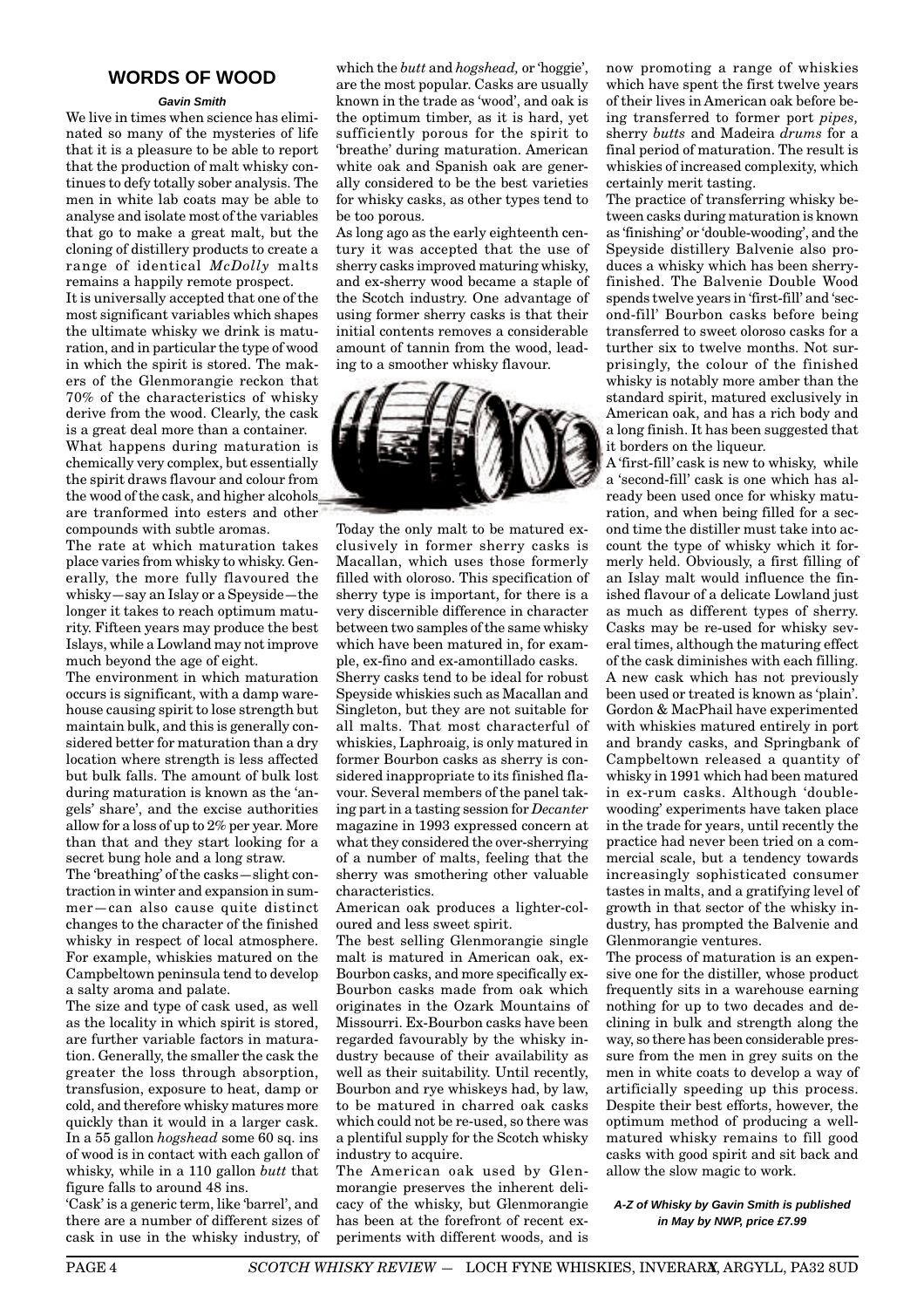# **ARDBEG**

 $\vec{c}$  cclaim from throughout Scotland greeted Edinburgh based Glenmorangie plc's announcement that it had bought Islay's Ardbeg. Glenmorangie is one of the strongest performing scotch whisky companies; their principal single malt brand (Glenmorangie) is the best selling malt in Scotland and second best in the UK, (Glenfiddich is number one).

Loch Fyne Whiskies spoke with Managing Director Peter Darbyshire soon after Glenmorangie announced the addition of the powerful, peaty Ardbeg to their portfolio of light, delicate Glenmorangie and midpoint Speysider, Glen Moray. "This complements our range perfectly" Darbyshire told LFW "the desirability of a good Islay malt has long been recognised by our company which has had aspirations for either Ardbeg, Laphroaig or Lagavulin. Consumers are fascinated by the taste of Islay. After a proper tutored tasting they go away raving".

Despite a ten year gap in production there are very significant stocks of older than 17 years and under seven. It is early days for any decisions regarding the final manifestation of the standard bottled malt, according to Darbyshire, "We are doing all the blending and testing to see what at what age Ardbeg is going to be at its best; obviously we haven't firmed up on that yet. There will be a mainstream Ardbeg by early next year or perhaps Christmas this year."

The company plan to repeat the *SPUR* program which investigates the effects various conditions have on the maturation of the spirit including age, warehouse location and style. This builds up a picture that allows them to predict with certainty what will happen with any spirit put in cask. For the last five years 100,000 samples of Glenmorangie have been subjected to this intricate research and the Ardbeg tests are now under way.

We asked if there were any plans to repeat the wood finishing process whereby the whisky is transferred to a variety of alternative casks (in the case of Glenmorangie: port, madeira or sherry) for a few years prior to bottling. Darbyshire said "Until we've had time to run more tests, we honestly don't know. The core of Ardbeg is authenticity. The peating will be at the traditional Ardbeg levels, but not with a floor maltings because you will not get a consistent level of peat in the malt which causes variance in the quality of spirit. We will take our own Ardbeg cut peat to the maltings at Port Ellen".

Darbyshire added, "Please alert your customers that there will be some superb older vintages of Ardbeg available soon; we have enough stock to start recruiting fans now."



Five of the Scotch Whisky industry's great experts and raconteurs travel to Inveraray over the summer to take part in a very exciting programme of entertaining and fascinating whisky tasting sessions. We hope that many of you will be able to attend at least one.

The events are being held in The George Hotel across from our shop and proprietor 'Big D' Donald Clark is as determined as we and the celebrities are that a very enjoyable evening is on offer.

The events include one gourmet evening (£25) and three tasting evenings with light buffet (£12). There are no additional charges and during each evening there will be deals on some of the featured whiskies. You will also take home a special whisky tasting mat. All of our celebs are going to be doing something a little special—to find out more inspect our poster above with suitable magnifying equipment.

For those of you without a spare bottle base to peer through, the relevant details are:

22nd May: Jim McEwan, Distillery Manager, Morrison Bowmore Distillers: '*Considering Bowmore*'.

**26th June:** Richard Paterson, Master Blender, Whyte & MacKay:

'*Your Dram*'.

**18th September: Gourmet Evening** Iain Stothard, International Malt Whisky Specialist, Matthew Gloag: '*Who needs wine with a meal?*'

**2nd October:** John Campbell & John Rutherford, Brand Heritage Director & Manager, Allied Distillers:

'*The Whisky Trade — in a nosing glass*'. **Tickets**

**Spaces** are limited and only available from LFW, so please book early.

**Accommodation** in Inveraray is often scarce, so it's best to arrange where to stay at the time you book. The fastest should 'phone The George *now* on 01499 302111; there are new bedrooms and they're magnificent!

Other information on where to stay can be discussed with Inveraray Tourist Information Office, tel: 01499 302063.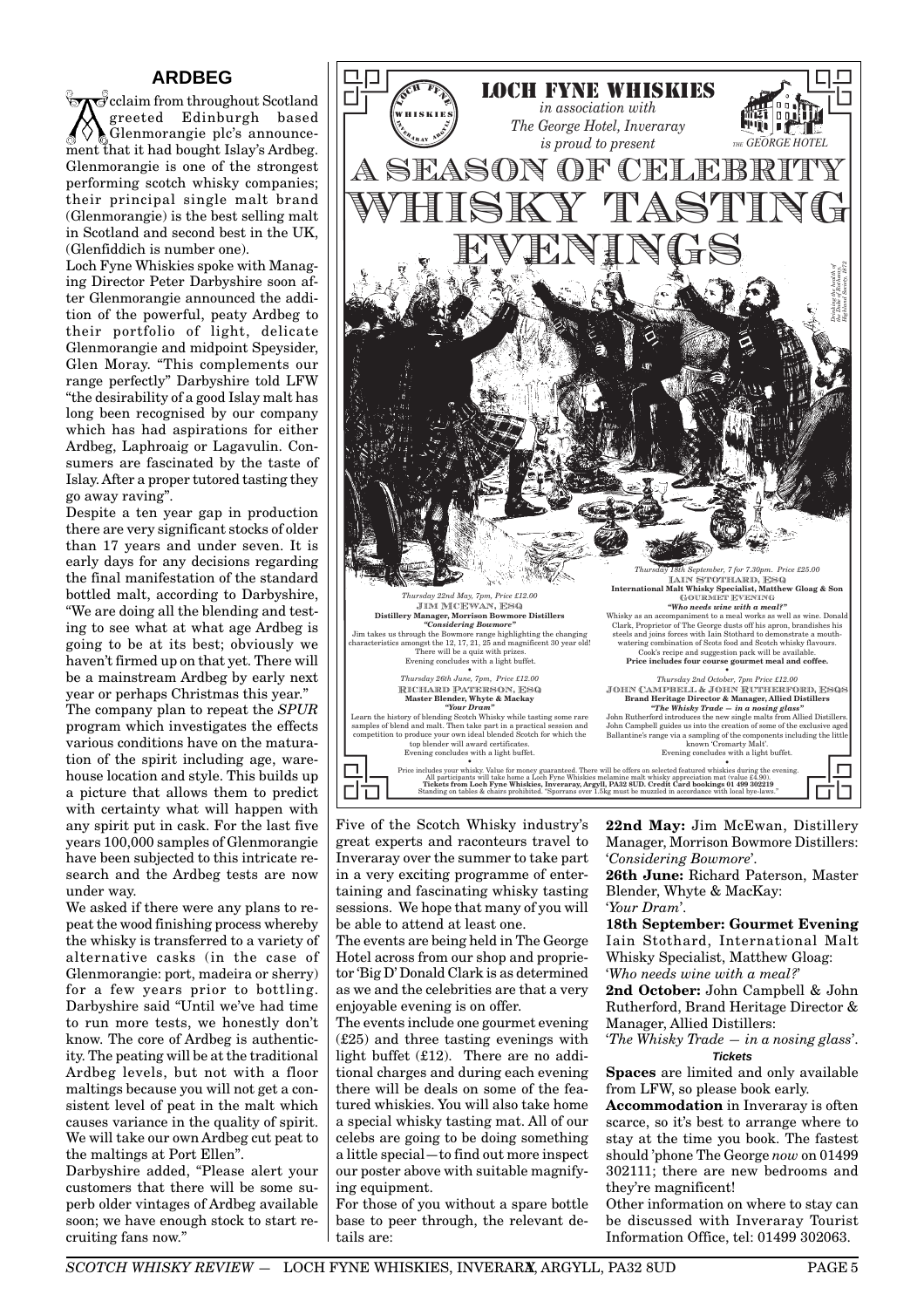*"Like all the best things in life, whisky is a fairly simple business that can easily be made to sound exclusive and impressive by a judicious application of the arcane and a liberal sprinkling of jargon. Knowledge of whisky, like love, is a matter of a basic theme made more enjoyable by an infinite number of variations. The really experienced may even find themselves able to combine the two, a thing real ale enthusiasts could never do."*

 **David Milstead Bluffer's Guide to Whisky**

# **NEW CUSTOMER PAGE**

The busy summer season in the shop is the time when Loch Fyne Whiskies welcomes new customers to our growing band of happy whisky fans. The following pages are for those who are developing an interest in the marvels of Scotch Whisky. We feature some explanation of the bottlings from our Stock List—OB, C, G&M, MM, S etc., but we'll start with by far the most often asked question:

#### **I can't rember the name but it came in a dumpy green bottle, can you help?**

Bunnahabhain! (Boo-na-ha-venn).

# **What is whisky?**

Literally the alcohol spirit produced by distilling fermented cereals. Whisky is produced in many countries, historically those that had climates more suited to growing cereals rather than grape/wine production.

*Scotch Whisky* is the world's most popular spirit and must be (amongst other things) made and matured in an oak barrel for not less than **three years** and **in Scotland**, otherwise it cannot be called *Scotch.*

#### **How is whisky made?**

Easy, mix some processed grain with water, add yeast and let it ferment in the same way that beer is produced. Boil up your beer and collect the steam which will be mostly alcohol. Voilà, whisky! Throw this away as it is probably poison, your hair will fall out—and apart from that it's illegal.

*Scotch* whisky must contain barley and Malt Whisky be made exclusively from



# **OFFICIAL, OWNERS OR ORIGINAL BOTTLINGS (OB)**

When bottled by the owner of the distillery, we call such bottlings official, owners or original bottlings. These 'official' presentations are examples of the best in quality, packaging and design. Here is the range of ages and strengths from Glenfarclas.

# water, *malted* barley and yeast only. **What is the difference between a single malt and a double malt?**

A **single malt** is the product of one malt whisky distillery and that one distillery only. There is no such thing as a double malt unless you are with your rich father-in-law at the bar (technically—'a large one'). Single malts are enjoying considerable acclaim at the moment, they are no longer Scotland's biggest secret. Their intensity and complexity of flavours, previously a handicap to wider sales, are now being sought throughout the world.

Malt whisky is one of four types of Scotch. The most common is **blended whisky**, a mix of many different single malts and grain whiskies prepared by a blender using his sense of smell and years of experience. 92% of all bottled whisky sold is blended whisky and it is appreciated the world over for its satisfying subtlety and complexity.

**Grain** whisky is industrially produced from a variety of cereals including malted barley. The spirit is not fully distilled—a degree of impurity is required

to add character. It is also matured in Scotland in oak barrels for at least three years before being used for blending. Occasionally you may come across a single grain whisky but its use is mainly as a carrier for malts in blends.

The fourth category of whisky is a **vatted malt** which is a blend of several malts but no grain. Malt bottles lacking the word 'single' may well be vatted; other clues are descriptions such as 'Pure Malt' or '100% malt'.

A single malt is a happy accident of science, nature and circumstance. Blended and vatted whiskies are one man's opinion of what he thinks you think a good whisky should taste like. Many members of the industry claim to appreciate blended Scotch the most.

#### **Why don't you stock a certain brand I had once?**

Whisky brands tend to fade away faster than get created as the industry changes from hundreds of brand owners to just a few. As big companies expand by the acquisition of small they find that they have two brands on the same shop shelf at the same price so one has to go. Some

# **CADENHEAD (C)**

Campbeltown in Argyll is home to independent bottler Cadenhead's, who buy and mature casks of whisky and bottle each cask individually at natural cask strength, occasionally as high as 67% alcohol.



# **MURRAY McDAVID (MM)** A new name on the Loch Fyne Whiskies list, Murray McDavid

are gaining great respect for a small range of excellent and unusual whiskies bottled at 46%, in our view this is the perfect bottling strength, just strong enough to tingle the toungue!



# **(S)** A range of malts bottled at both 43% and at cask strength. Edinburgh based Signatory Vintage Whisky Company has

been enjoying success with some excellent rare bottlings.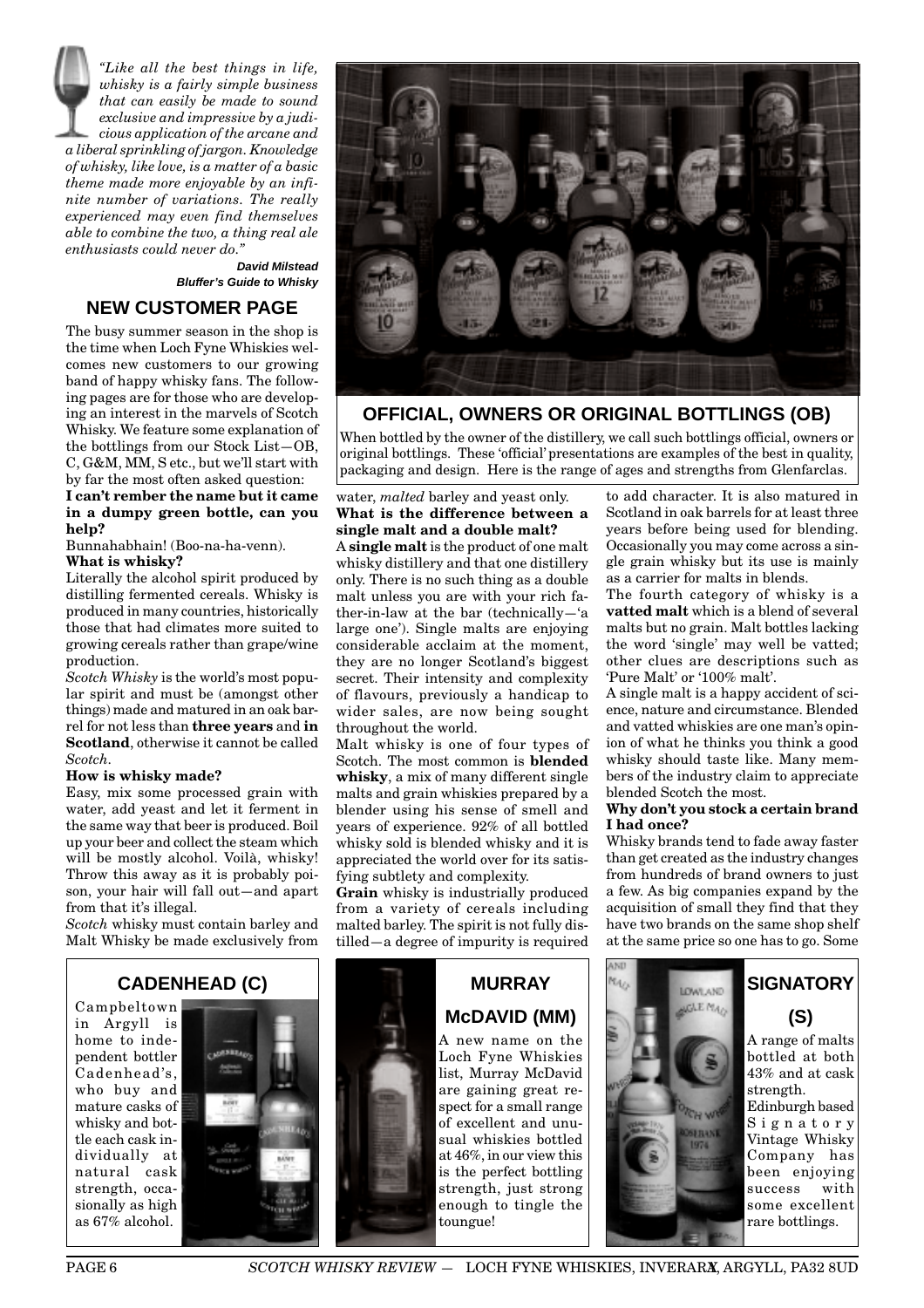

# **GORDON & MACPHAIL (G&M, CC, Cask)**

The leading and most respected independent bottler, G&M bottle a bewildering range of single, vatted and blended whiskies from their Elgin home. G&M are unique amongst independent bottlers in that they mature all their whiskies from new and have done so for 100 years.

Shown above are examples of the *Connoisseurs Choice, Cask* and *G&M* range.

brands are only available overseas because they are better established there than in the UK.

#### **How many Scotch Whiskies are there?**

The Scotch Whisky Association draws attention to the Claive Vidiz collection in Brazil of over 4,000 bottles of Scotch. Not all of these will be available today and Campbell Evans of the SWA reckons that there are about 200 in the UK and 2,000 around the world.

Loch Fyne Whiskies has the most comprehensive range of UK available malts with examples from about 120 distilleries. There are currently about 85 open and working; others are either mothballed, closed or demolished. There have been about 750 distilleries licensed since Ferintosh in 1689.

#### **How am I supposed to drink my malt whisky?**

How you like! Although it does seem a shame to mix a £25 malt with a sweet, fizzy mixer. Addition of water (anything from a drop to 50:50, depends on the bottling) often reveals more character because your nose is happier at lower alcoholic strengths, so experiment with each new bottling. Bear in mind you have four senses of taste and these are on your tongue, not in the back of your throat. Plus you have some 30 or more senses of smell so use the schnoz. Ice in malts is a no-no; you put ice on bruises and in blended Scotch in hot climates.

**How do I know which malts I will like?** Most single malts will have the region of origin on the label, either Lowland, Highland, Speyside or Islay and these give a clue to the character of the contents—but there are many exceptions to the rule. The **Lowlands** are the most gentle; mild, almost wine-like. The **Highlands** can be further divided; those from the south are akin to the lowlands, those from the north are fuller flavoured. **Speyside** is a category of its own within the Highlands. These whiskies are complex and half of Scotland's distilleries are found here. The most fully flavoured whisky is produced on the island of **Islay** (pronounced eye-la). Islay whiskies are unguided missiles in the wrong hands—you will either love them or wonder what the attraction is in smelling hospitals.

Books are useful sources of information and we recommend in particular:

Value for money—*Collins Gem Whisky* £3.99.

Most informed— Charles MacLean's *Pocket Whisky Book* £7.99.

Taster's bible—Michael Jackson's *Malt Whisky Companion* £12.99.

**How come they taste so different?** Malted (germinated) barley has to be dried before milling and fermentation and traditionally this has been done over an open fire. In Scotland a variety of fuels is found locally including peat (decomposing heather) and coal. The amount of **peat** that is used to dry the barley has a big influence (on Islay it is the only source of fuel). Other influences are the style of apparatus employed in the production, particularly the **still** and how that still is operated by the stillman. The final major influence is the type of oak **cask** or barrel employed to mature the spirit; it could be one of many categories from a brand new barrel to a well-used second-hand sherry or bourbon cask.

**Where's** *Cadenhead's/Connoisseurs Choice/Gordon & MacPhail's* **Distillery?** These bottles are from Independent bottlers who buy the malt whisky from a distillery and bottle it with their name foremost as their badge of quality. With all independent bottlings look for the distillery name which will be in smaller print.

**What are 'Cask Strength' Whiskies?** Whisky matures in the barrel at about 65%. Prior to bottling it is diluted to 40% so as to incur the least alcohol duty (originally a wartime measure). Cask strength whiskies are at natural, barrel strength which provides more impact and immediate flavour. These whiskies should be diluted in the glass after exploratory sips otherwise anaesthesia will numb the pleasure. Because of the variety of casks employed in the industry each *single-cask* bottling will have the character of the barrel variety as well as that of the distillery so there is great variation.

**Why are some whiskies so expensive?** The first thing to check is the age of the whisky. If it is say 21 years old (the time spent in the cask—once bottled it does not 'age'), it will be dearer because of the additional storage required. Also whisky evaporates in the barrel by about 2% each year so after 21 years only two thirds remain. The other thing to look out for is the degree of alcohol strength as duty is applied according to percentage alcohol. Most whiskies are bottled at 40% alcohol by volume (abv), some at 43% or 46%—15% stronger and so dearer than the 40%. We stock many whiskies with strengths of up to 65% so these are the equivalent of over a bottle and a half!

# **The right glass for malt whisky.**

A traditional whisky tumbler is fine for a blended whisky with a mixer but for malt whisky appreciation a tulip or balloon glass is preferred.

A classic nosing glass has a generous belly to accumulate aromas, a narrow rim to focus those delights for consideration and a watch glass lid to keep them for you rather than the fairies. Engraved graduations allow accurate dilution.

For relaxed whisky drinking we reccomend a port glass. A wider rim and better balance aids contemplative enjoyment. We also enjoy using the simple water carafe, far less fuss than a lipped jug.

| Classic Nosing Glass $\pounds 7.50(a)$ |  |
|----------------------------------------|--|
|                                        |  |
|                                        |  |

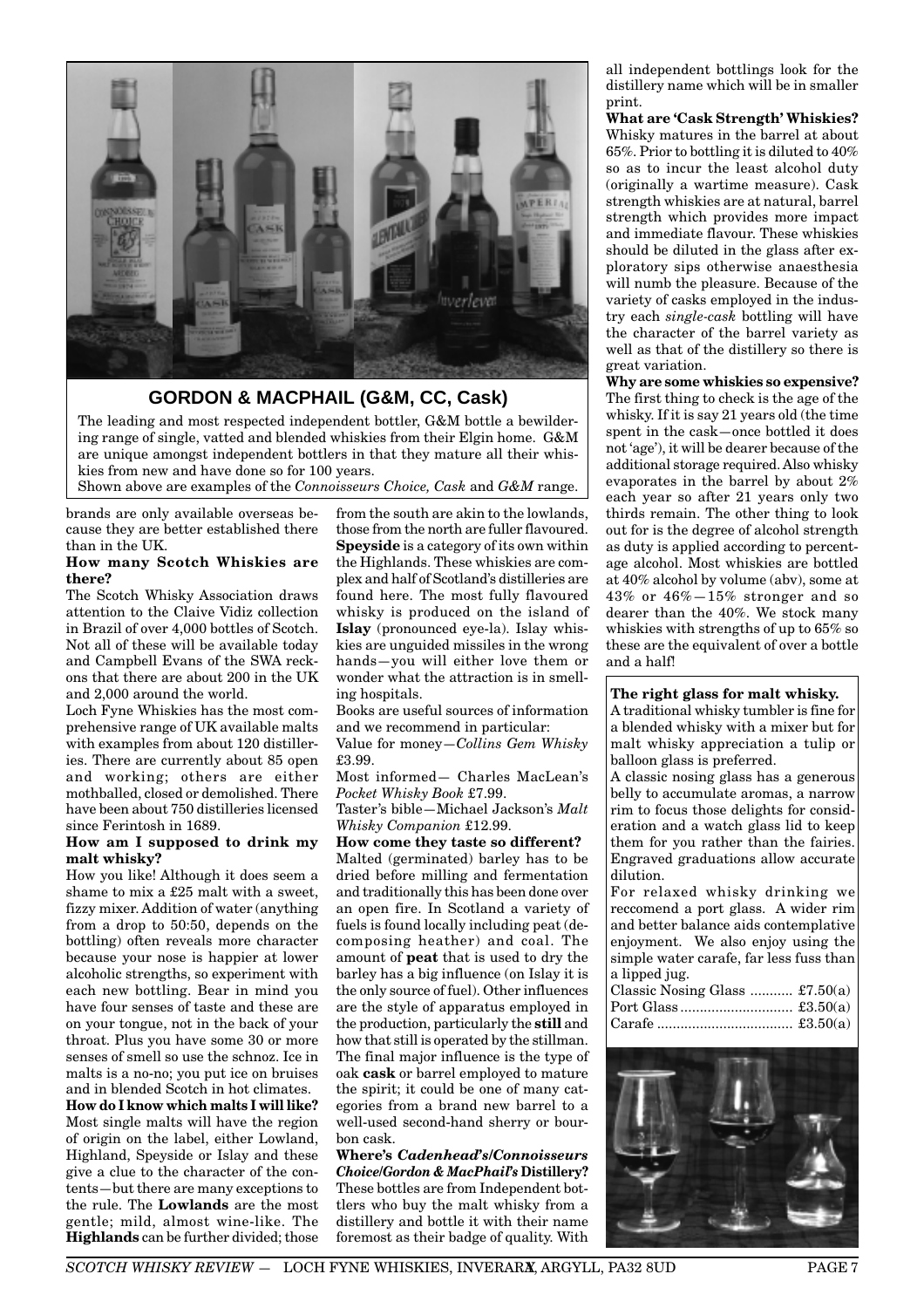

# **THE MALT DRINKERS BLEND**™

We're very proud of our unique blend created for us by Professor Ronnie Martin, O.B.E., former Production Director of industry leader United Distillers.

Slightly sweet and slightly smoky, The Loch Fyne appeals to malt whisky fans as an easy-drinking, well flavoured blended whisky; something to drink and enjoy rather than concentrate on. We have given The Loch Fyne to the three top professional tasting writers and while all enjoy it, their tasting notes are completely different—proof that it is something for everyone!

Michael Jackson's note is characteristically analytical;

*Colour; rich, sunny, gold. Aroma; fruity (honeydew mellon?). Body; medium, slightly syrupy. Flavours; light heather-honey, grassy, fragrant, smokiness develops, especially in the finsh.*

With typical eloquence, Charlie MacLean's tasting note wins by a nose: *"The deep amber colour of this whisky, (darker than many blends) implies age and this is supported by the (undilute) nose, which is rich and vinous, with no trace of grain. All the indications of mature fillings.*

*There is an interesting aroma of apple dumpling (suet crust), and this remains when water is added, enlivened by lighter citric notes (oranges and tangerines), and by some oil-related aromas (walnuts, linseed oil). Phenolic notes are slight, and express themselves more as 'roast meat' than peat smoke. Medicinal phenols are present in a very slight trace of oilskins. Overall the nose is subtle and relatively closed. Not much water is needed for this whisky.*

*The mouth-feel is smooth and well balanced, engaging the whole palate with acidic, salty, sweet and dry flavours, and coming down ultimately on the side of sweetness. The overall impression is fresh and smooth—mellow without being flat. The finish is quick and clean, and surprisingly warming. It is extremely easy to drink.*

*Conclusion: A true premium blend which has clearly used well matured fillings. There is no harshness in it, no cereal notes or feints, no artificial caramel notes. A whisky which is appropriate for any time of the day. Perilously smooth, mellow and easy to drink."*



Soon after its launch The Loch Fyne won the bronze award in the blended whisky class at the influential International Wine & Spirit Competition. The Gold Medal went to the world's top selling Scotch, Johnnie Walker Red Label.

More praise comes from Carol Shaw who in her recently published Collins Pocket Reference Book *'Whisky'* describes The Loch Fyne as *'A malt drinker's blend, full flavoured, with a raisiny, sweet spiced nose, mellow smoothness of taste and a warming finish. A very easy to drink whisky.'*

*Scotland's Gourmet* magazine called it a '*gem*', and noted that '*only a little more expensive than a standard blend, it appeared to be of a higher quality*.'





# **THE DISTILLERY**

Our label depicts the Glendarroch Distillery sited on the Crinan Canal that links Loch Fyne with the Sound of Jura. Also known as Glenfyne, the distillery was built in 1831. A sucession of owners held the distillery until 1919 when it came under the ownership of the Glenfyne Distillery Co.

The cameo by Gail Gordon depicts the distillery at the time of Alfred Barnard's visit in 1885. Barnard's detailed description of the buildings enabled us to recreate the floor plan and Gail was able to complete her task from this combined with etchings in his book.

Barnard was clearly taken by the setting, the distillery and hospitality afforded him. His book devotes six pages to his visit, much taken up with details of the buildings e.g. "a new kiln, one of the finest we have seen in Scotland, it is 51 feet square" but also with the location: "It is built at the foot of the Robber's Glen which runs upwards from the banks of the canal into the heart of the hills in the background; this glen was once the haunt of smugglers, and no more romantic spot could have been chosen for the distillery."

Glendarroch was complete and well laid out. Barley was unloaded from the canal direct to the malt barns then moved through the process clockwise around a courtyard to the kiln, tun room, still house and warehouses. Whisky was then shipped to market via the canal. Eight houses were available for the workers and two for the excisemen. There was also Glengilp House and Glendarroch House for the manager and the owner respectively. At the end of his day's visit Barnard's party "donned our 'war paint' and proceeded to Glendarroch House to enjoy the hospitality of the owner".

The distillery closed in 1937, unusually as there was a distilling boom at that time, although the warehouses continued to be used for storing whisky until the mid seventies. A brief life as a joinery followed until the eighties when a salmon hatchery made use of the buildings and water which was also the drinking water supply for Ardrishaig and Lochgilphead.

In 1990 the Regional Council acquired the water rights and every last trace of the distillery has since been removed. **Additional information:**

**Brian Townsend, SCOTCH MISSED.**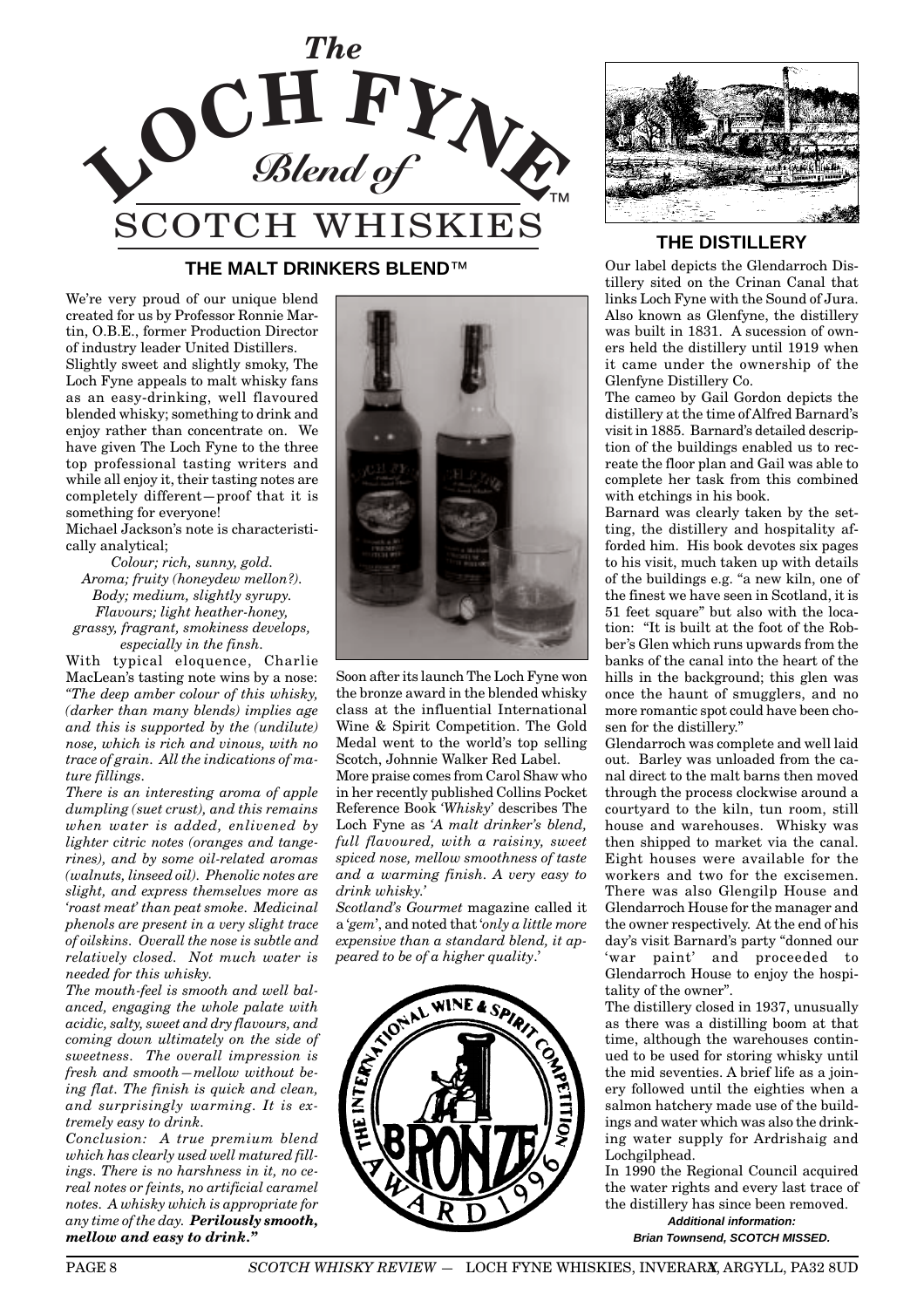# **TASTERS...some of the new bottlings available...**

#### **GLENGARIOCH & SISTERS Jim McEwan, Manager Morrison Bowmore Distillers**

Morrison Bowmore Distillers have a portfolio representing the three primary whisky producing regions: Auchentoshan in the Lowlands, Islay's Bowmore and the Highland representitive Glengarioch. An eastern Highland malt, it confusingly labels itself as Glen Garioch, whilst the distillery's name is all one word.

Pronounced 'Glen-geery', the distillery is in the village of Oldmeldrum, about eighteen miles west of Aberdeen making it the most easterly in Scotland now that Glenugie and Glenury have closed. Oldmeldrum's other claim is as the birthplace of Sir Patrick Marston, a 19th Century researcher in tropical medicine—a strange occupation for someone from a village north of Moscow!

The distillery stands on Distillery Street and it is said to have been founded in 1797 after which Oldmeldrum appears to have grown up around it. It has had a number of owners including William Sanderson, of VAT69, who took it into the mighty Distillers Company in 1937. DCL were not satisfied with its water supply and, after suffering shortages, closed it down in 1968. After two years it was sold to Stanley P. Morrison who sank a well in a nearby field for a new and more reliable water source. Morrison made various improvements including a new still and within three years production was trebled.

Glengarioch shares two particular features with Bowmore. It maintains its own floor maltings—the malt is lightly peated using local peat, taken from New Pitsligo Moss, which is moistened before being burnt to reduce the amount consumed. Also like its island sister it uses heat recovery in an innovative way. A waste energy scheme begun in 1976



remains unique in the industry; it was the first malt distillery to convert to North Sea gas and waste boiler flue gasses are used to generate steam for firing the stills. The distillery is mothballed at present. The adjoining land is being sold off but with the increase in interest in malt whisky I am hopeful that production will resume soon.

Three exciting new additions to the Glen Garioch stable are at cask strength. The 1978 is a vatting from several casks while the 29 and 27yo's are single casks the former (vintage 1968) is matured in fresh sherry butts and the 1970 from first-fill re-made hoggies.

There are also two new bottlings from Bowmore, both without an age statement but with 12-15 years in cask. *Darkest* is finished in sherry casks for two years giving the classic Bowmore flavour with a subtle toffee-like flavour. Bowmore *Cask Strength* is bottled at 56% for those who like Bowmore with impact.

One of the most incredible whiskies I've ever tasted is Auchentoshan 31yo, cask strength. You will not believe the aromas wafting from your glass. The taste is well, 'to die for'. It proves beyond doubt that quality casks make quality spirit; the first filled hogsheads used to mature this cracker have done the job. Auchy is underrated and naturally sweet and does not require the assistance of sherry casks.

A 1975 cask strength vatting (i.e. not single cask) also being introduced is superb, the finish just lasts forever. Believe me the Lowlands are on the move, this category has been hidden for too long. It's bright, fresh, clean tasting with lots of complementary style and elegance. *Space prohibits full publication of Jim's copious tasting notes but here is a selec-*

*tive trawl:*

# **Glen Garioch — '70/27yo**

Palate*—custard & fudge sweetness.*

**Glen Garioch—single sherry cask—'68/29yo** Finish*—a real heavyweight bursting with power. One to try sitting down. A cabertosser if ever I saw one.*

# **Bowmore — cask strength**

Body*—full, beefy and brawny.*

Finish*—the flavours soar in like sea birds before a storm.*

**Auchentoshan — single cask — '65/31yo** Nose*—it's incredible, marmalade, pineapple, coconut, fresh pine, fudge, freshly cut oak, hints of African violets, a kaleidoscope of aromas.*

#### **Auchentoshan — '75/21**

Palate—*candied fruits, blackcurrants, heather flowers and a beautiful oaky flavour give a really unique complexity to this classic lowland spirit.*

**...and an old bottling...** A discontinued trial product, 'Jackson's Row' appears on our list. After an unsuccesful test marketing in Glasgow this frosted and printed glass bottle is to be re-packaged as 'Buchanan's Blond'. Collector's item, stocks restricted.



# **FIRST OFFICIAL SCAPA & A TOP CLASS GLENDRONACH**

Allied Distillers have released the *other* Orkney malt, Scapa, onto the home market for the first time. An old LFW favourite that until now has been bottled by Gordon & MacPhail, this mediumlight style reflects its bourbon cask origin with honey and toffee and will be enjoyed by fans of Dalwhinnie or our house malt, Inverarity.

Best known for Laphroaig from Islay, Allied complete their new malt line up with a truly sensational new bottling of Glendronach—this time as a 15yo, 100% sherry cask matured. This is essential for dark whisky fans and a real challenge to the Macallan 18yo's sherryencrusted crown.



#### **BUNNAHABHAIN FOUND!**

In 1984 some of the last home floormalted Bunnahabhain was bottled to celebrate the centenary of the distillery. This 21yo was then tucked away and finally, after re-bottling in 70cl size, all 900 bottles are available—buy now or weep! Bunnahabhain '63/21 has a more heavily peated taste than the 12yo.

#### **...also...**

New 'Rare Malts' due by the end of May are: Caol Ila, Lochnagar, Teaninich and Dallas Dhu. We are carrying the new Johnnie Walker Pure Malt, an applesappy 15yo worthy of the JW appelation. Gordon & MacPhail are expanding their CC range into 35cl size and by May we will be carrying half bottles of Caol Ila, Benrinnes and Bladnoch. Furthermore the CC range is getting a label facelift. The first elegantly packaged OB of Pultney is due about now—8 and 12yo.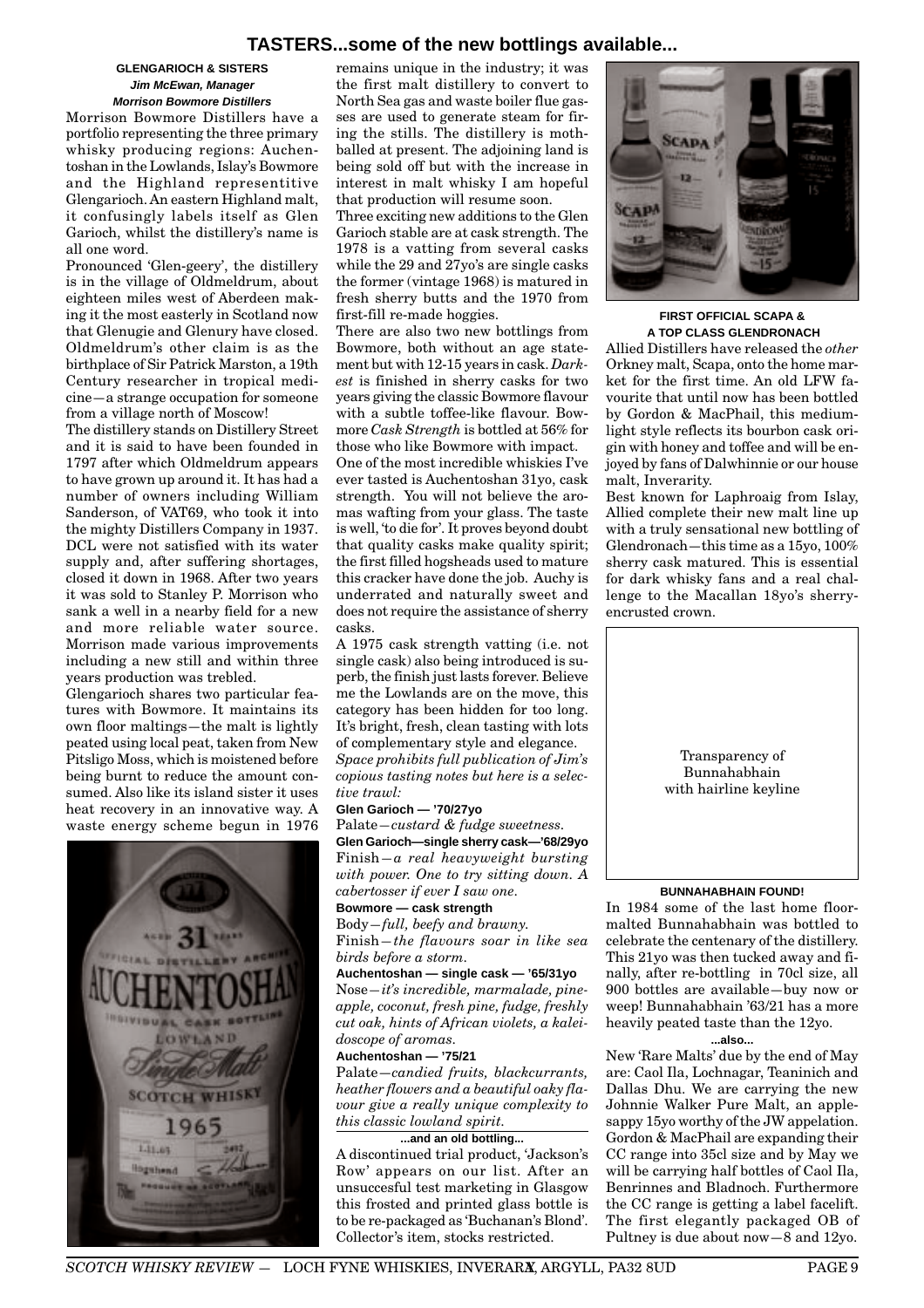# **RE-INVENTING THE WHEEL**

**A progress report by Charles MacLean** Two years ago I was asked by Sainsbury's to write a short book about malt whisky. There are several good introductory books on the subject and having cast around for a new way of skinning the cat, I pulled together a proposal for a book devoted to whisky tasting—a subject which, although it is well covered in relation to wine, has never been tackled from the perspective of Scotch. I heard nothing from them for several months, but I had been given a deadline (and an advance!) by the publishing house responsible for the project and began my research. Six months into the book, and with a month to the delivery date, Sainsbury's told the publisher they wanted a generic book about malt whisky, not something focused on tasting. So it was back to the drawing board, and the result was *Sainsbury's Guide to Malt Whisky*.

However, my interest in whisky tasting, and in particular the language used to describe the aromas and flavours found in malt whisky, had been well kindled. I was introduced to the subject five years ago, when I was invited to attend a summer school on 'The Sensory Analysis of Potable Spirits', by Pentlands Scotch Whisky Research Ltd (now the Scotch Whisky Research Institute) and held at Heriot-Watt University in Edinburgh. It was presented by Jim Swan, Sheila Burtles and Graeme Richardson—three of the leading experts in this area.

Jim Swan and Sheila Burtles, along with George Shortreed and Paul Rickards, had been responsible for defining the language of whisky tasting in a seminal paper entitled 'The Flavour Terminology of Scotch Whisky' and published in the Brewers Guardian in November 1979. As part of this project, they drew up a 'flavour wheel' which described the aromatic and taste characteristics of mature and new-make spirit.

Flavour wheels are now familiar graphic devices for displaying such odour classifications and the vocabularies used to describe them, but at the time the device was uncommon, having been used only by the beer industry.





#### **How the Flavour Wheel works**

Cardinal aromatic characteristics (the first tier terms) are arranged in segments around the hub of the wheel. Each of these is broken down into more detailed descriptors (second tier terms), and beyond these again, arranged around the rim of the wheel, are groups of words which might arise in tastings (third tier terms).

The Pentlands first tier term 'Phenolic' is further divided to second and third tier terms thus:

# **PHENOLIC**

| 2nd tier term | 3rd tier term            |
|---------------|--------------------------|
| -medicinal    | TCP, iodine, sea tangle, |
|               | carbolic                 |
| -peaty        | quaiacol, burned wood,   |
|               | tar-like                 |

#### -kippery

It has fourteen segments, twelve relating to aroma and two purely to flavour. The Pentlands Wheel (left) was made to assist blenders and others in the trade, not for the consumer. An important aspect of its usefulness to blenders is the inclusion of off-notes, which will enable the user to identify undesirable aromas in samples of spirit and accordingly to either monitor its maturation (in new make) or guard against using a particular cask in a vatting of mature whisky. But because of the inclusion of off-notes, the wheel is confusing for the consumer, since many of the terms—even whole segments (such as 'Stale' or 'Sour Associated')—are redundant: they should never appear in whiskies which have been bottled for sale.

It has long been felt that the whisky wheel should be re-drawn with a view to making it more useful to the consumer. This is where you come in, Dear Reader.

#### **Re-inventing the Wheel**

Dr. Jim Swan, one of the original authors of the Pentland's Wheel, and now a partner in R.R.Tatlock & Thomson (independent analytical chemists to the industry), and I are re-designing the whisky wheel.

Our current thinking is displayed above. You will see that we have reduced the number of segments to eight and simplified the first and second tier terms. We have yet to refine the third tier terms and at the moment are gathering as many descriptors as we can. All the descriptors listed opposite have come up at tasting panels that Jim or I have sat on during the past nine months, mainly for the Scotch Malt Whisky Society. But there will be many more that can be applied, from time to time and to one whisky or another (malt and blend).

#### **How you can help**

Next time you are enjoying a quiet dram with friends, get them to describe the aromas and flavours they discover in the whisky, be it 'lace', 'Sam Browne belts' or whatever, and send them in to the *SWR*. Loch Fyne Whiskies has generously agreed to send bottles of the excellent *Loch Fyne* blend to the best entries; your contributions will be used on the 'definitive' wheel, and duly acknowledged in the book which will accompany it. And you will have the satisfaction, not only of enjoying your dram more, but of contributing to the arcane and exacting science of whisky tasting!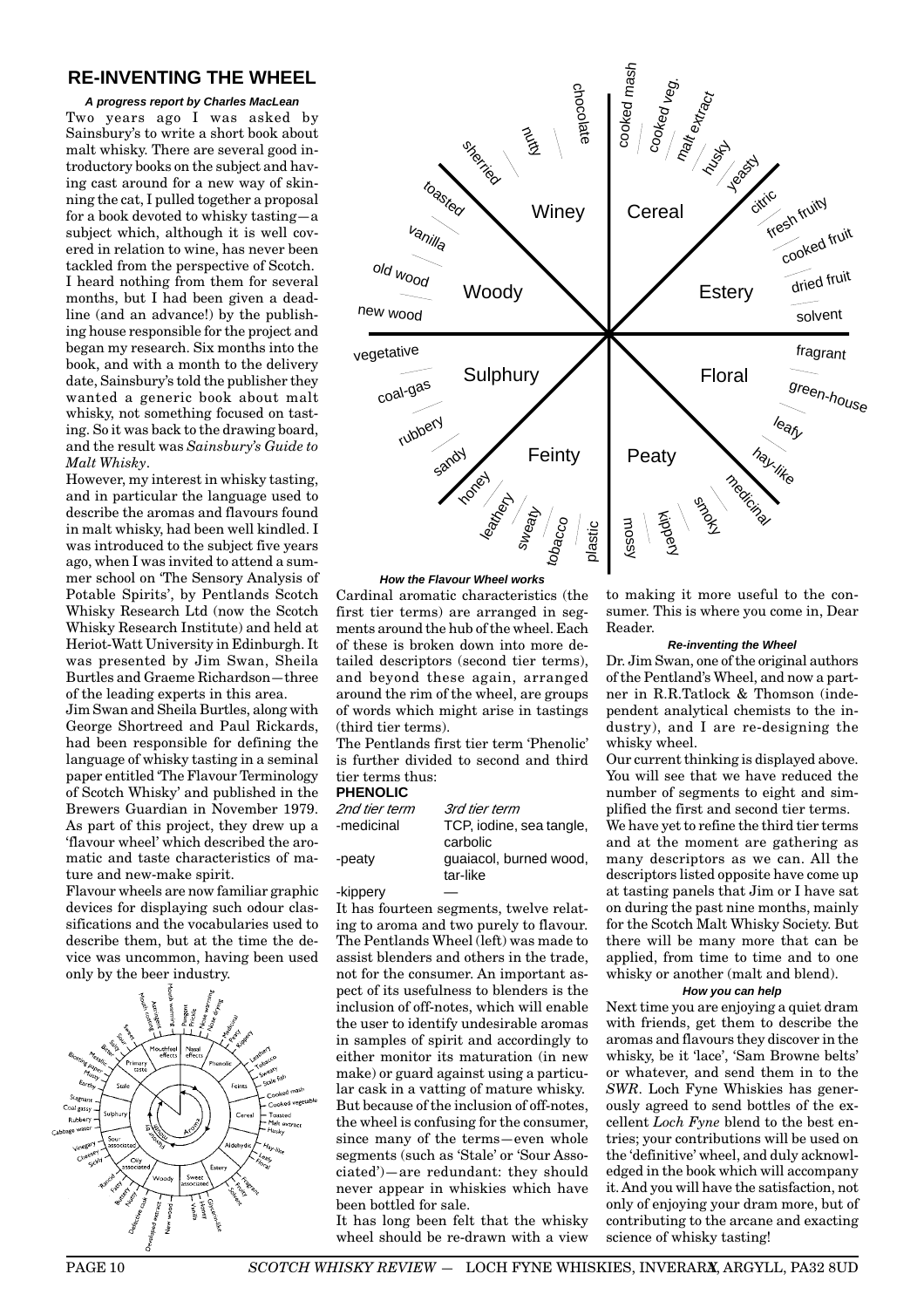# **THE WHISKY TASTING WHEEL (under construction)**

| Draft                  |                                                                                     |                                   | Peaty continued                |                                                                            |                                  |
|------------------------|-------------------------------------------------------------------------------------|-----------------------------------|--------------------------------|----------------------------------------------------------------------------|----------------------------------|
| FIRST TIER             |                                                                                     |                                   | - (kippery):                   | smoked salmon<br>smoked mussels                                            | smoked oysters<br>anchovies      |
| - (second teir):       | & third tier descriptors                                                            |                                   |                                | dried cran shells<br>sea shells                                            | dried shellfish                  |
|                        | 1) CEREAL - (Organo-nitrogen compounds)                                             |                                   | $-($ mossy $)$ :               | birchy                                                                     | earthy                           |
| - (cooked mash):       | cooked maize                                                                        | mash tun draff                    |                                | fresh peat                                                                 | turf                             |
|                        | cooked potato skins                                                                 | hens' mash                        |                                | moss water                                                                 | sphagnum moss                    |
|                        | weetabix<br>bran                                                                    | porridge<br>cattle cake           |                                | bog myrtle<br>hemp ropes                                                   | fishing nets                     |
| - (cooked vegetables): | cooked swede                                                                        | boiled corn                       |                                | 5) FEINTY- (volatile acids, organo-nitrogen, amines)                       |                                  |
|                        | baked potato skins                                                                  | sweetcorn                         | - (honey):                     | mead                                                                       | heather honey                    |
| - (malt extract):      | mashed potato<br>malted milk                                                        | Horlicks                          |                                | flower honey<br>beeswax                                                    | pouring honey                    |
|                        | Marmite                                                                             |                                   | - (leathery):                  | new cowhide                                                                | digestive biscuits               |
| - (husky):             | chaff-like                                                                          | dried hops                        |                                | mealy                                                                      | poultry-food                     |
|                        | mousey                                                                              | pot ale                           |                                | leather upholstery                                                         | calf book-binding                |
| - (yeasty):            | iron tonic<br>meaty                                                                 | gralloch                          | - (tobacco):                   | libraries<br>fresh tobacco                                                 | stale tobacco-ash                |
|                        | gravy                                                                               | pork sausages                     |                                | rolling tobacco                                                            | aromatic tobacco                 |
|                        | boiled pork                                                                         | roast meat                        |                                | tea chests                                                                 | tea pots                         |
| - (citric):            | 2) ESTERY— (Ethyl acetate, Isoamyl acetate, hexyl acetate)<br>oranges               | tangerines                        | - (sweaty):                    | furniture polish<br>stale yeast                                            | piggery<br>lactic                |
|                        | mandarins                                                                           | limey                             |                                | cheesy                                                                     | buttermilk                       |
|                        | peel zest                                                                           | Kiwi fruit                        |                                | baby vomit                                                                 | sickly                           |
| - (fresh fruity):      | nectarines<br>banana                                                                | pineapple cubes<br>pear drops     |                                | old gym-shoes                                                              | dirty laundry<br>plastic buckets |
|                        | green apples                                                                        | lemonade                          | - (plastic):                   | scorched plastic<br>oilskins                                               | plastic macs                     |
|                        | peaches                                                                             | apricots                          |                                | 6) SULPHURY— (organo-sulphur compounds, di-methyl sulphide, di-methyl tri- |                                  |
|                        | greengages                                                                          | fresh figs                        | sulphide, mercaptans)          |                                                                            |                                  |
|                        | cherries<br>Victoria plums                                                          | gooseberries<br>raspberries       | - (vegetative):                | marsh gas<br>bogs                                                          | drains<br>brackish               |
|                        | fruit salad                                                                         | ripe pears                        |                                | stagnant                                                                   | spent matches                    |
|                        | strawberries                                                                        | fruit pulp                        |                                | turnips                                                                    | cabbage water                    |
| -(cooked fruit):       | stewed apples                                                                       | stewed rhubarb                    | - (coal-gas):                  | exhaust fumes                                                              | brimstone<br>matchbox striker    |
|                        | candied fruits<br>wine gums                                                         | fruit in syrup<br>fruit gums      |                                | minerals<br>cordite                                                        | spent fireworks                  |
|                        | rum-toft                                                                            | marmalade                         |                                | dirty shot-gun barrels                                                     | hydrogen sulphide                |
|                        | raspberry jam                                                                       | boiled sweets                     |                                | acetylene                                                                  | calcium carbide                  |
| - (dried fruit):       | banana rum<br>raisins                                                               | rotten fruit<br>sultanas          | - (rubbery):                   | new rubber (tyres)<br>pencil eraser                                        | burnt rubber<br>bakelite         |
|                        | prunes                                                                              | dried apricots                    |                                | industrial                                                                 | electric cables                  |
|                        | dried figs                                                                          | mixed peel                        | - (sandy):                     | elemental sulphur                                                          | hot sand                         |
|                        | christmas cake                                                                      | mince pies                        |                                | sandy beach                                                                | linen                            |
|                        | black bun<br>prunes                                                                 | Dundee cake                       |                                | fresh laundry<br>7) WOODY- (Lignin, Hemicellulose, Vanillin)               | starch                           |
| - (solvent):           | paint thinners                                                                      | nail varnish remover              | - (new wood):                  | sap-like                                                                   | resinous                         |
|                        | ethyl alcohol                                                                       | barber's shop                     |                                | pine-like                                                                  | cedar-wood                       |
|                        | brylcreem<br>bubble gum                                                             | turpentine<br>American cream soda |                                | cigar boxes<br>sawdust                                                     | sandalwood<br>orange peel        |
|                        | artificial fruit                                                                    | sweet cigarettes                  |                                | ginger                                                                     | tannic                           |
|                        | acid drops                                                                          | fresh paint                       |                                | spicy                                                                      | peppery                          |
|                        | pine essence                                                                        | cellophane                        |                                | cloves                                                                     | allspice                         |
|                        | saccharine<br>3) FLORAL — <i>(Acetal, acetaldehyde, phenylethanol, beta-ionone,</i> |                                   |                                | cinnamon<br>curry powder                                                   | nutmeg                           |
| phenylacetaldehyde)    |                                                                                     |                                   | - (old wood):                  | musty                                                                      | fusty                            |
| - (fragrant):          | perfumed                                                                            | scented                           |                                | cork                                                                       | bung cloth                       |
|                        | rose<br>coconut                                                                     | carnation<br>coconut milk         |                                | blotting paper<br>newspaper                                                | cardboard<br>mushrooms           |
|                        | gorse bushes                                                                        | chrysanthemum                     |                                | damp cellars                                                               | mould                            |
|                        | lavender                                                                            | wild flowers                      |                                | old books                                                                  | earthy                           |
|                        | lilac<br>air freshener                                                              | honeysuckle<br>fabric softener    |                                | metallic<br>tinny                                                          | inky<br>wet iron                 |
|                        | Chanel No.5                                                                         | scented soap                      |                                | pencil-lead                                                                | chewed pencils                   |
| - (green-house):       | geraniums                                                                           | green tomatoes                    |                                | paraffin                                                                   | naptha/camphor                   |
|                        | violets                                                                             | flowering currant                 | - (vanilla):                   | glycerine                                                                  | custard powder                   |
|                        | florist's shop<br>tomato leaves                                                     | Parma violets<br>sherbert         |                                | treacle<br>butterscotch                                                    | toffee<br>fudge                  |
|                        | Love-hearts                                                                         | apple mint                        |                                | caramel                                                                    | tablet                           |
|                        | spearmint                                                                           | peppermint                        |                                | Russian toffee                                                             | sticky toffee pudding            |
| - (leafy):             | green leaves<br>crushed green bracken                                               | lawn cuttings<br>green sticks     |                                | caramel wafers<br>creme caramel                                            | toffee apples<br>golden syrup    |
|                        | cut grass                                                                           | laurel leaves                     |                                | brown sugar                                                                | meringues                        |
|                        | green vegetables                                                                    | pea pods                          |                                | treacle                                                                    | condensed milk                   |
|                        | sappy                                                                               | fir trees                         |                                | barley sugar                                                               |                                  |
| - (hay-like):          | pine cones<br>dry hay                                                               | pine nuts<br>coumarin             | - (toasted):                   | burnt toast<br>cocoa                                                       | roasted malt<br>coffee           |
|                        | herbal                                                                              | mown hav                          |                                | rice pudding skin                                                          | brown toast                      |
|                        | heather flowers                                                                     | barns                             |                                | burnt cake                                                                 | coffee grounds                   |
|                        | hamster cage<br>mulch                                                               | sage and onion                    | 8) WINEY- (Vinous extractives) | aniseed                                                                    | liquorice                        |
| 4) PEATY — (Phenolic)  |                                                                                     |                                   | - (sherried):                  | oloroso sherry                                                             | fino sherry                      |
| - (medicinal):         | TCP                                                                                 | iodine                            |                                | sauternes                                                                  | chardonnay                       |
|                        | sea-tangle                                                                          | sea-spray                         |                                | madeira                                                                    | port                             |
|                        | carbolic<br>neoprene                                                                | coal tar soap<br>germoline        |                                | burgundy<br>drinks cabinet                                                 | brandy<br>wine vinegar           |
|                        | Friar's balsam                                                                      | Benylin                           |                                | brown sauce                                                                |                                  |
|                        | ether                                                                               | Victory V's                       | $-$ (nutty):                   | marzipan                                                                   | benzaldehyde                     |
|                        | surgical spirits<br>deisel oil                                                      | hospitals<br>lint                 |                                | walnuts<br>Brazil nuts                                                     | hazel nuts<br>almonds            |
|                        | bandages                                                                            | tar                               |                                | praline                                                                    | roasted peanuts                  |
|                        | creosote                                                                            | menthol                           |                                | rape seed oil                                                              | gun oil (Youngs 303)             |
| - (smoky):             | guaiacol                                                                            | burnt wood                        |                                | linseed oil                                                                | sun-tan oil<br>tallow            |
|                        | bonfires<br>scorched paper                                                          | wood-smoke<br>peat-reek,          |                                | mutton fat<br>candlewax                                                    | oiled wood                       |
|                        | smouldering embers                                                                  | exotic smoke                      |                                | olives                                                                     |                                  |
|                        | burning cinnamon sticks                                                             | Lapsang suchong tea               | -(chocolate)                   | milk chocolate                                                             | bitter chocolate                 |
|                        | incense                                                                             |                                   |                                | butter                                                                     | cream                            |